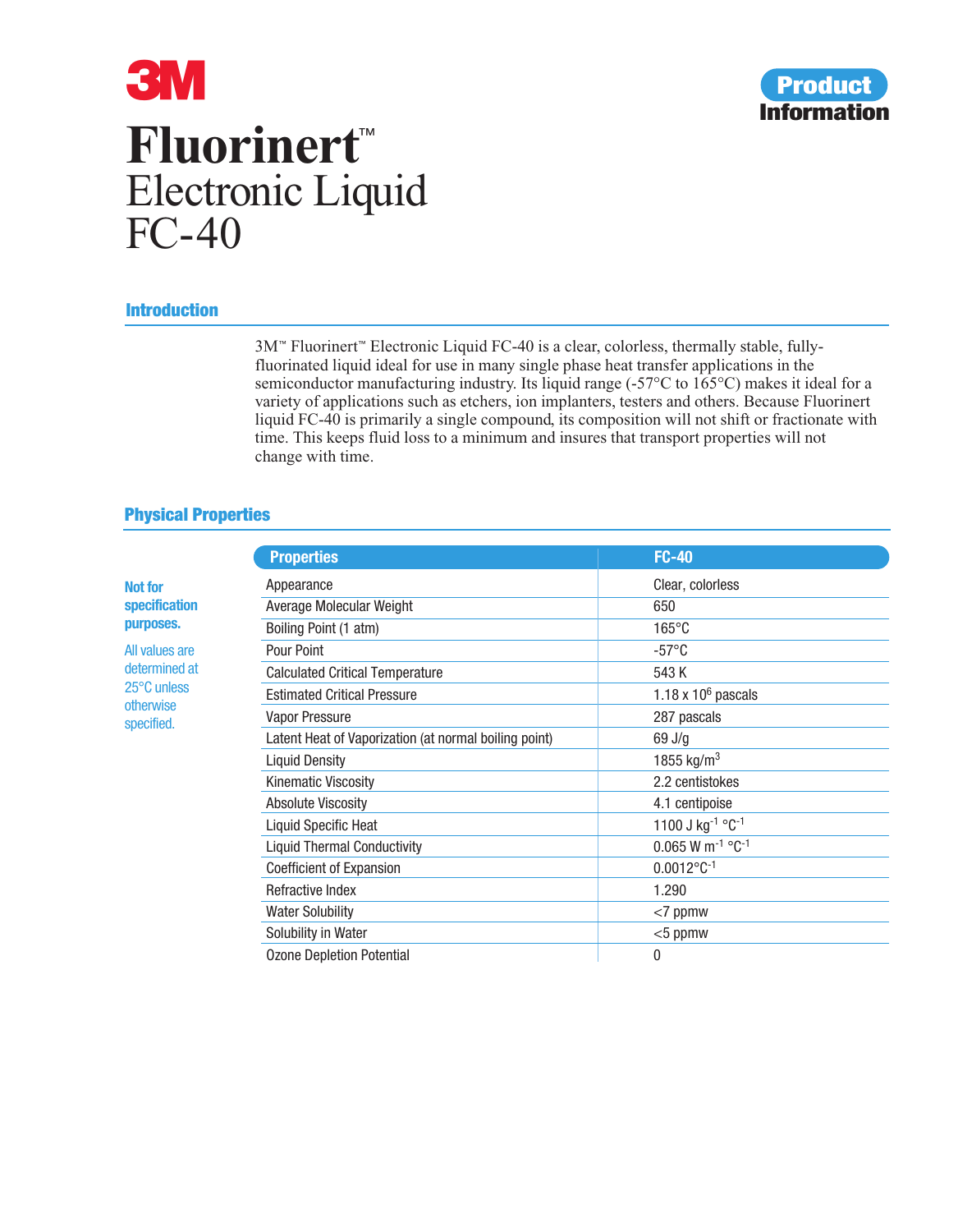## **3M**™ **Fluorinert**™ **Electronic Liquid FC-40 Electrical Properties**

| <b>Properties</b>                   | $FC-40$                     |
|-------------------------------------|-----------------------------|
| Dielectric Strength                 | 46 kV, 0.1" gap             |
| Dielectric Constant                 | 1.9                         |
| Electrical Resistivity (ASTM D-257) | $4.0 \times 10^{15}$ ohm cm |

## **Heat Transfer Properties**

The following formulas can be used to calculate the specific heat, thermal conductivity, density and vapor pressure of 3M™ Fluorinert™ Electronic Liquid FC-40 at various temperatures.

> Specific Heat (J kg-1  $^{\circ}$ C-1) = 1014 + 1.554 (T,  $^{\circ}$ C) Thermal Conductivity (W m<sup>-1</sup> °C<sup>-1</sup>) =  $0.067 - 0.000069$  (T, °C) Density (kg/m<sup>3</sup>) = 1909 – 2.16 (T, °C) Log<sub>10</sub> (Vapor Pressure (pascals)) =  $10.448 - (2381/(T, K))$

The following graph can be used to determine the viscosity of Fluorinert liquid FC-40 over the indicated temperature range.



## **Fluorinert Liquid FC-40 Viscosity (cSt) vs. Temperature (°C)**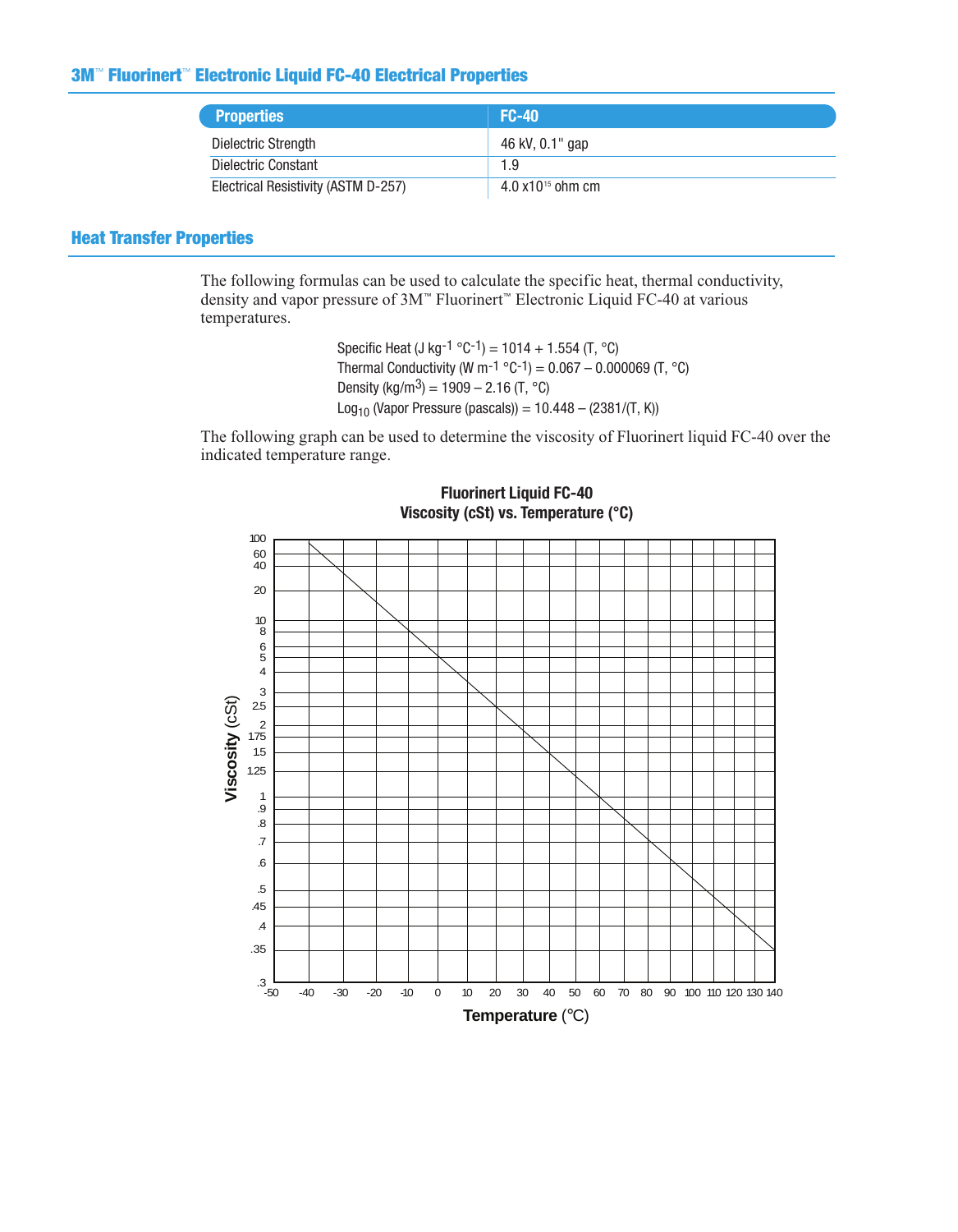3M™ Fluorinert™ Electronic Liquid FC-40 is compatible with most metals, plastics and elastomers.

#### **Toxicity Profile**

Fluorinert liquid FC-40 is non-irritating to the eyes and skin, and is practically non-toxic orally. The product also demonstrates very low acute and sub-chronic inhalation toxicity, and it is not a mutagen (ames). A Material Safety Data Sheet is available upon request.

#### **Safety and Handling**

Before using this product, please read the current product Material Safety Data Sheet (available through your 3M sales or technical service representative) and the precautionary statement on the product package. Follow all applicable precautions and directions. Fluorinert liquid FC-40 is nonflammable, and is highly resistant to thermal breakdown and hydrolysis in storage and during use. Recommended handling procedures are given in the Material Safety Data Sheet.

#### **Environmental Properties**

Fluorinert liquid FC-40 has zero ozone depletion potential. The material is exempt from the U.S. EPA and most State definitions of a volatile organic compound (VOC), and does not contribute to ground-level smog formation.

Fluorinert liquid FC-40, a perfluorocarbon (PFC), has a high global warming potential and a long atmospheric lifetime. As such, it should be carefully managed so as to minimize emissions.

3M recommends that users of FC-40 liquid further limit emissions by employing good conservation practices, and by implementing recovery, recycling and/or proper disposal procedures. 3M offers a program for used fluid return.

#### **Environmental Policy**

3M will recognize and exercise its responsibility to:

- prevent pollution at the source wherever and whenever possible
- develop products that will have a minimal effect on the environment
- conserve natural resources through the use of reclamation and other appropriate methods
- assure that its facilities and products meet and sustain the regulations of all Federal, State and local environmental agencies
- assist, wherever possible, governmental agencies and other official organizations engaged in environmental activities